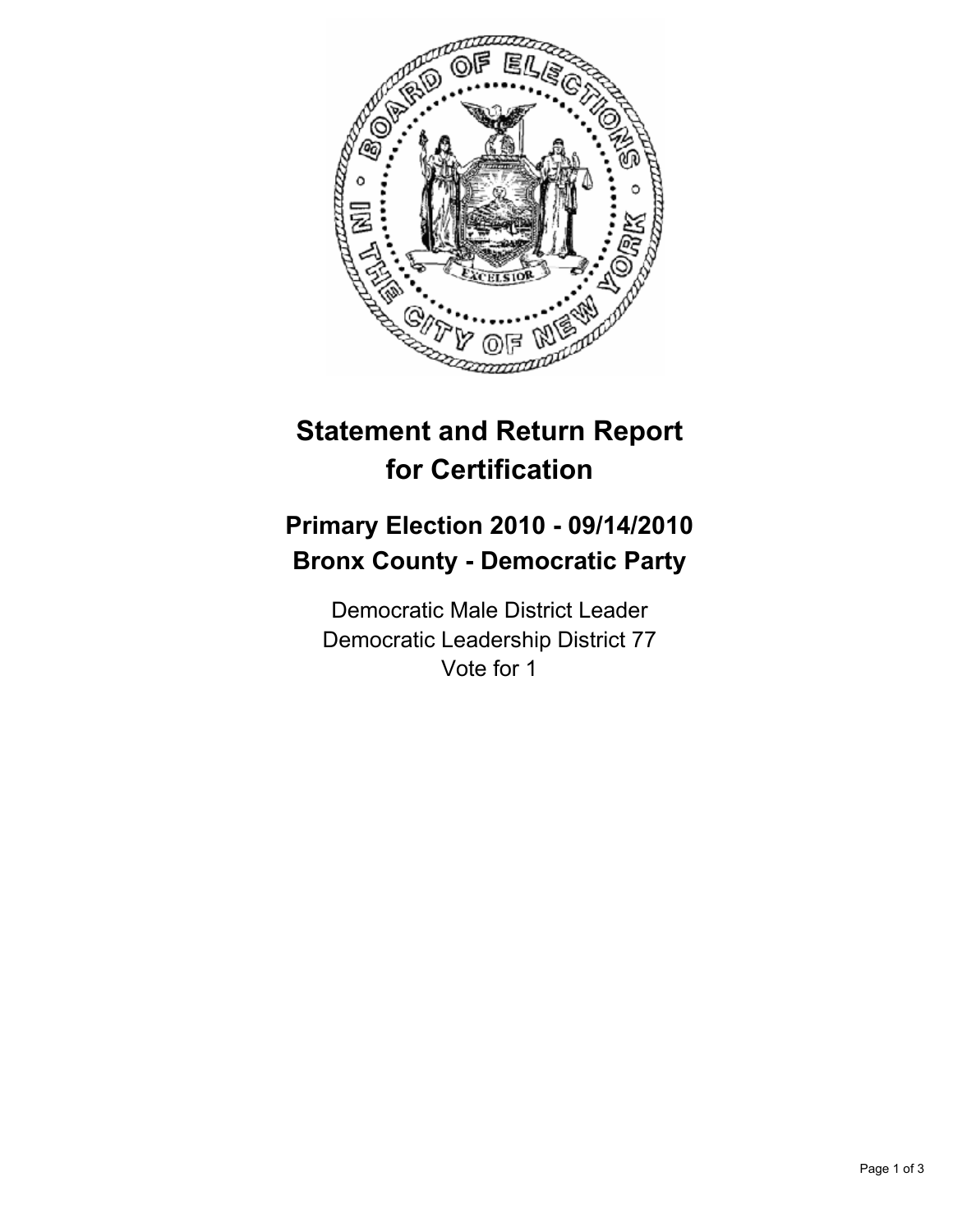

## **Assembly District 77**

| <b>PUBLIC COUNTER</b>            | 3,434            |
|----------------------------------|------------------|
| <b>EMERGENCY</b>                 | 1                |
| ABSENTEE/MILITARY                | 92               |
| <b>AFFIDAVIT</b>                 | 55               |
| <b>VENANCIO CATALA JR.</b>       | 1,377            |
| <b>MARK ESCOFFERY-BEY</b>        | 1,452            |
| ANTHONY CURRY (WRITE-IN)         | 1                |
| ANTHONY F SUAREZ (WRITE-IN)      | 1                |
| ARMANDO HOWARD (WRITE-IN)        | 1                |
| CHARLIE RODRIGUEZ (WRITE-IN)     | 1                |
| DANIEL BRABER (WRITE-IN)         | 1                |
| <b>GUSTAVO RIVERA (WRITE-IN)</b> | 1                |
| <b>HECTOR R (WRITE-IN)</b>       | 1                |
| HECTOR RAMIREZ (WRITE-IN)        | $\boldsymbol{2}$ |
| LUIS FECUNDO (WRITE-IN)          | 1                |
| LUKAS HERBART (WRITE-IN)         | 2                |
| LUKAS HERBERT (WRITE-IN)         | 1                |
| NELSON CASTRO (WRITE-IN)         | 1                |
| NO ONE (WRITE-IN)                | 1                |
| R. PAYNE (WRITE-IN)              | 1                |
| RIVERA (WRITE-IN)                | 1                |
| RUBY SANTANA (WRITE-IN)          | 2                |
| RUTH TONSON (WRITE-IN)           | 1                |
| SHAEMO STILL (WRITE-IN)          | 1                |
| UNDECIDED (WRITE-IN)             | 1                |
| <b>Total Votes</b>               | 2,851            |